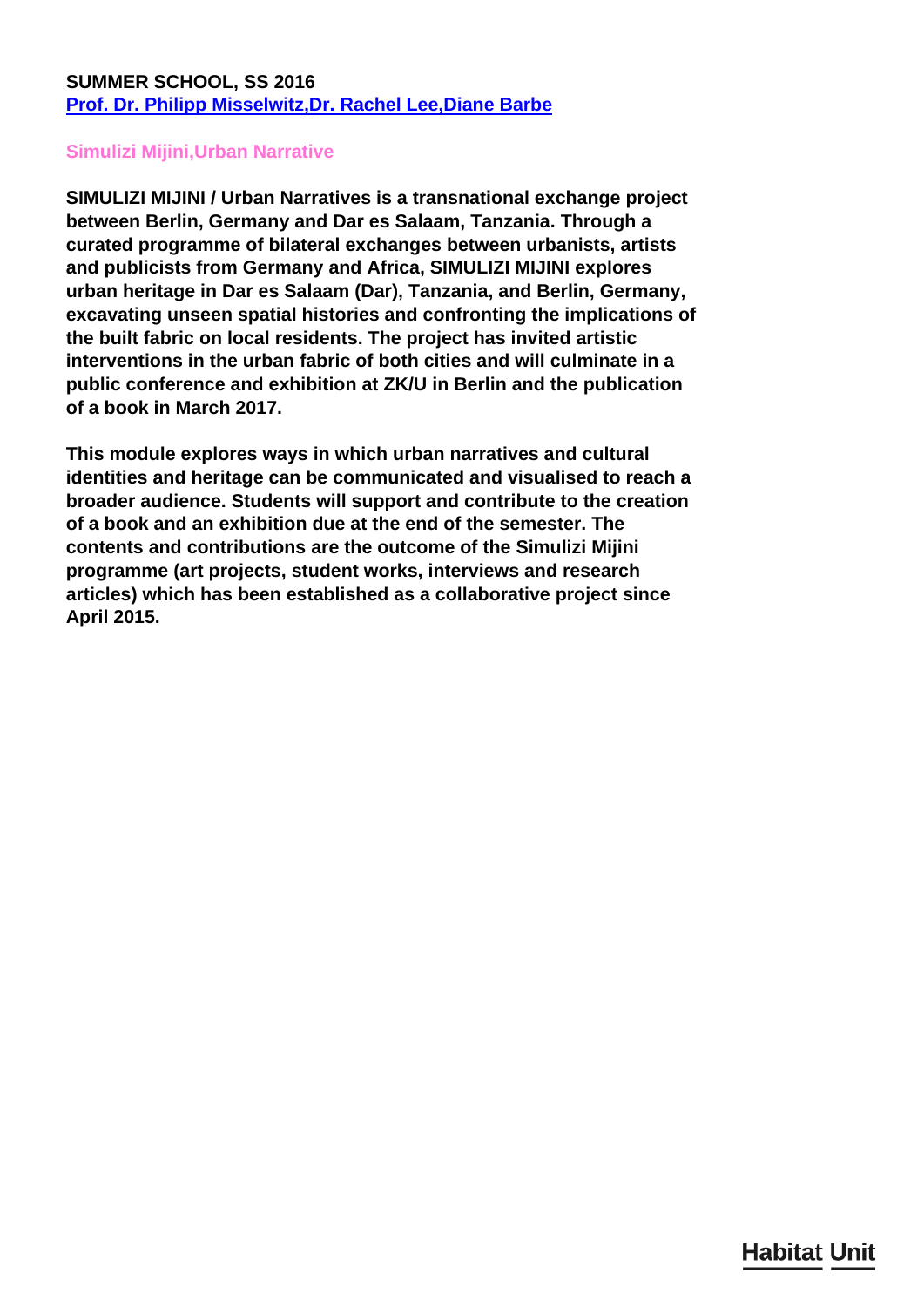## Simulizi Mijini **Urban Narratives**



SIMULIZI MIJINI / Urban Narratives is a transnational exchange project between Berlin, Germany<br>and Dar es Salaam, Tanzania. Through a curated programme of<br>bilateral exchanges between urbanists, artists and publicists from Germany and Africa, SIMULIZI MIJINI explores urban<br>heritage in Dar es Salaam (Dar),<br>Tanzania, and Berlin, Germany, excavating unseen spatial histories and confronting the<br>implications of the built fabric on local residents. The project has<br>invited artistic interventions in the urban fabric of both cities and will culminate in a public conference<br>and exhibition at ZK/U in Berlin<br>and the publication of a book in **March 2017** 

This module explores ways in which urban narratives and cultural identities and heritage can be communicated and visualised to reach a broader audience. Students will support and<br>contribute to the creation of a book and an exhibition due at the<br>end of the semester. The contents and contributions are the outcome<br>of the Simulizi Mijini programme (art projects, student works, interviews and research articles) which has been established as a collaborative project since April 2015.

Tasks will include: transcribing<br>and editing symposium and summer school presentations,<br>translating English texts into German, developing the book comment and layout, developing<br>the exhibition concept and design<br>for both the final exhibition in Berlin and an oral history<br>exhibition in Dar, designing the exhibition catalogue. Students<br>must commit to continue the project during break (February -<br>March 2017). Priority is given to<br>previous Simulizi Mijini students.

Seminar<br>MA UD, MA Arch, MA SRP: WP **6 ECTS** 

Teaching Day<br>Thursdays, 10am to 4pm

First meeting<br>November, 3rd at 10am

Send a short motivation letter by October, 23rd to diane.barbe@sciencespo.fr

Dr. Rachel Lee (Habitat Unit) Anne-Katrin Fenk (MOD Institut)<br>Diane Barbé (Habitat Unit) www.urbannarratives.org

**Habitat Unit** 

Tasks will include: transcribing and editing symposium and summer school presentations, translating English texts into German, developing the book concept and layout, developing the exhibition concept and design for both the final exhibition in Berlin and an oral history exhibition in Dar, designing the exhibition catalogue. Students must commit to continue the project during break (February - March 2017). Priority is given to previous Simulizi Mijini students.

## **Habitat Unit**